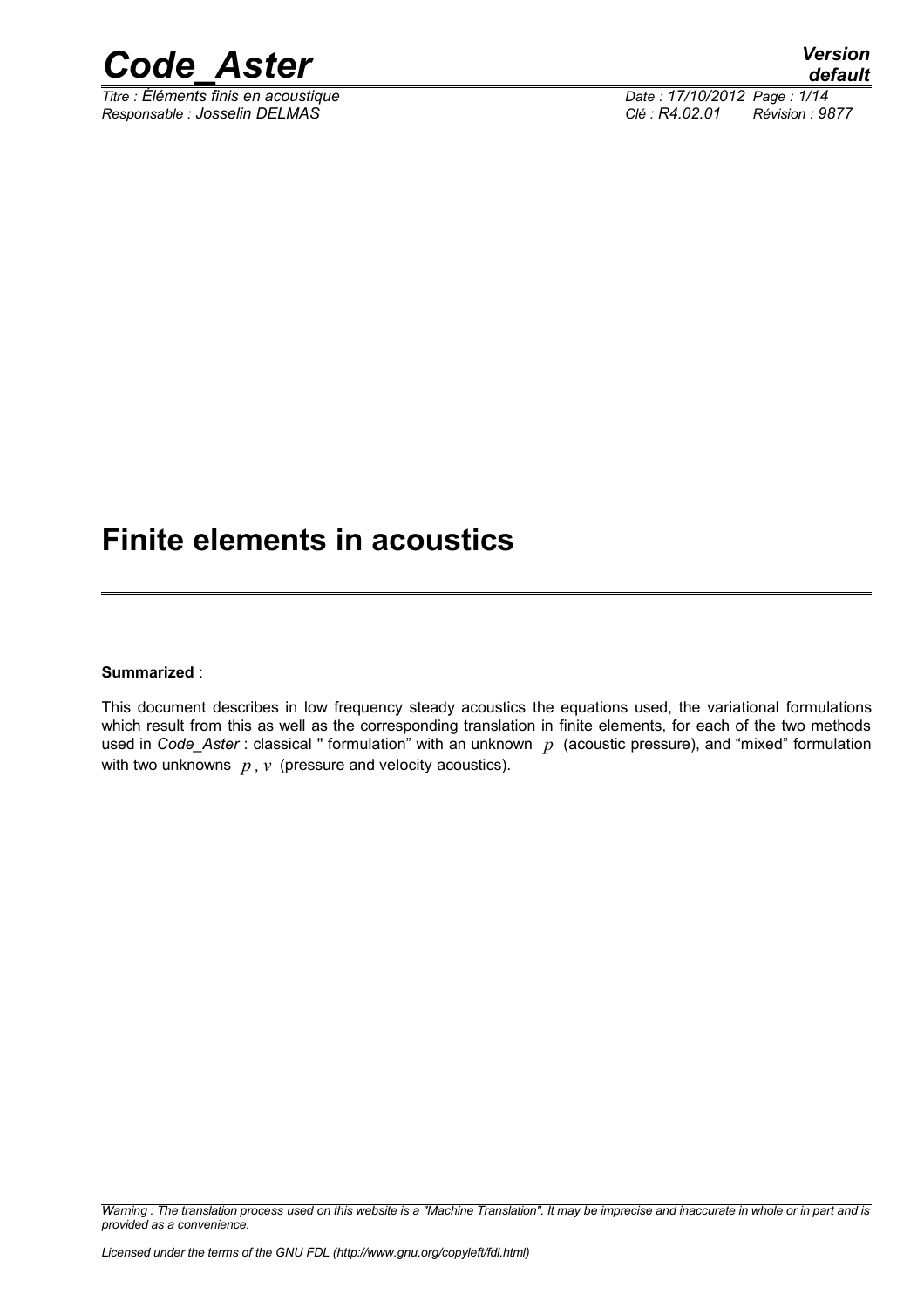# **Code Aster**

Titre : Éléments finis en acoustique Responsable : Josselin DELMAS

Date: 17/10/2012 Page: 2/14 Clé : R4.02.01 Révision : 9877

## **Contents**

## **Contents**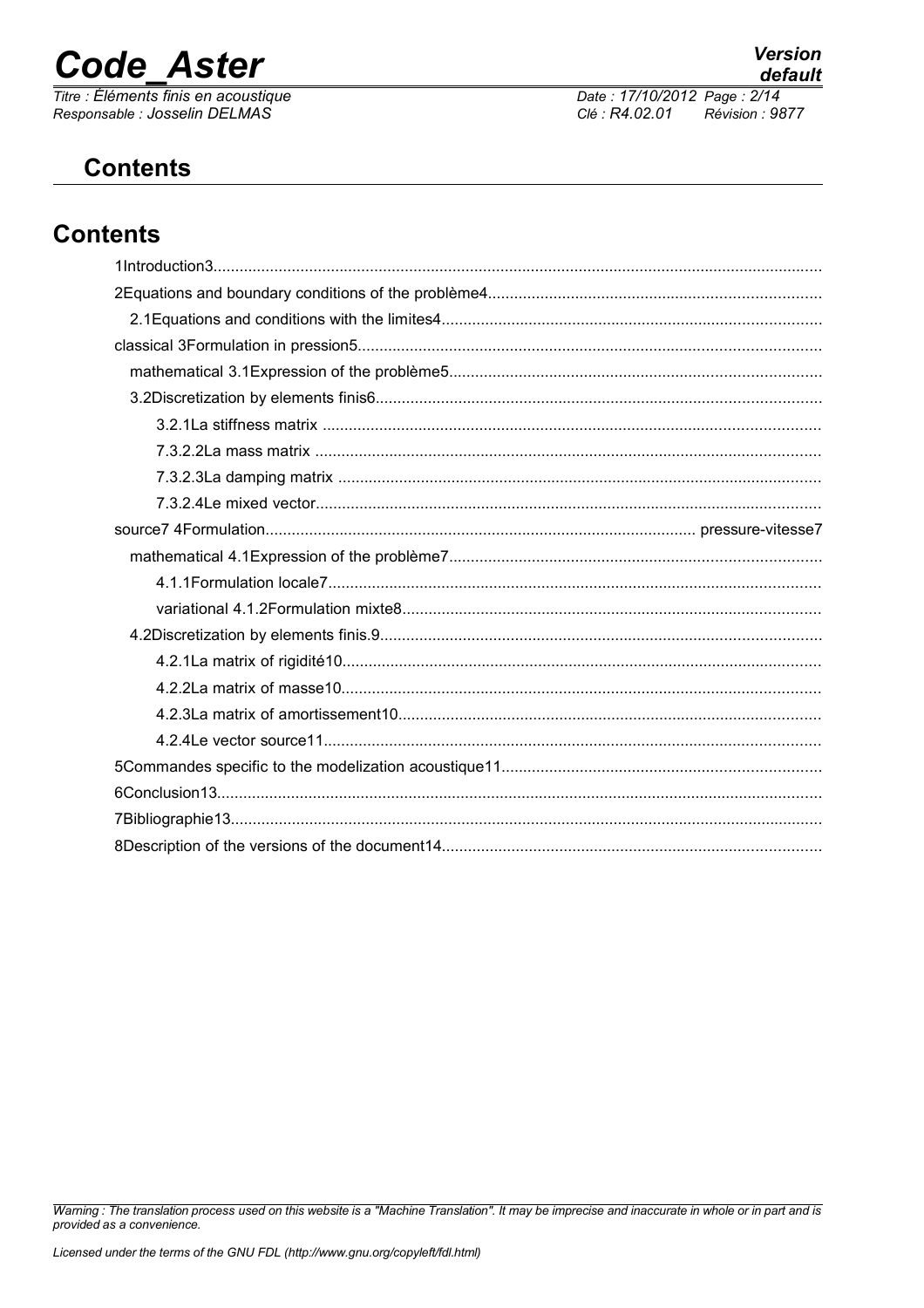*Titre : Éléments finis en acoustique Date : 17/10/2012 Page : 3/14 Responsable : Josselin DELMAS Clé : R4.02.01 Révision : 9877*

## **1 Introduction**

Of the options of modelization were developed in *Code\_Aster*, making it possible to study the low frequency steady acoustic propagation, in closed medium, for fields of propagation to complex topology, i.e. there to solve under the quoted conditions the equation of Helmholtz.

The solution by finite elements of this equation can be realized according to two methods:

- a first method consists in being fixed like unknowns of the problem, only the nodal complex acoustic pressures, that is to say 1 degree of freedom per node [bib1]; it is that which one describes as formulation to the "classical" finite elements,
- in the second method, called to the "mixed" finite elements, one sets like unknowns at the same time the nodal acoustic pressures and the 3 components nodal vibratory velocity, that is to say on the whole 4 degrees of freedom per node [bib5].

To know the paths of propagation of energy in the fluid, the acoustics expert has 2 quantities: active acoustic intensity *I* and reactive acoustic intensity *J* ; these two quantities are defined like:

$$
I = \frac{1}{2} \operatorname{Re} \left[ p v^* \right] \text{ and } J = \frac{1}{2} \operatorname{Im} \left[ p v^* \right]
$$

where  $v^*$  the combined complex one the vibratory velocity indicates. The knowledge of these quantities brings a very important further information in the resolution of problems of all kinds, such as for example the measurement of the powers radiated by the machines, the recognition and the localization of the sources.

The computation of the acoustic intensity by the finite element method mixed must provide values more precise than the classical method; indeed in the mixed case one ensures the continuity of derivatives first of the pressure and not simply the continuity of the latter.

However if it is more precise, the mixed formulation spends on the other hand more size memory and TEMPS CPU, while keeping the advantage of having, with number of degrees of freedom by wave length equal, a relative error increasingly weaker on the computation of the acoustic intensity.

*Warning : The translation process used on this website is a "Machine Translation". It may be imprecise and inaccurate in whole or in part and is provided as a convenience.*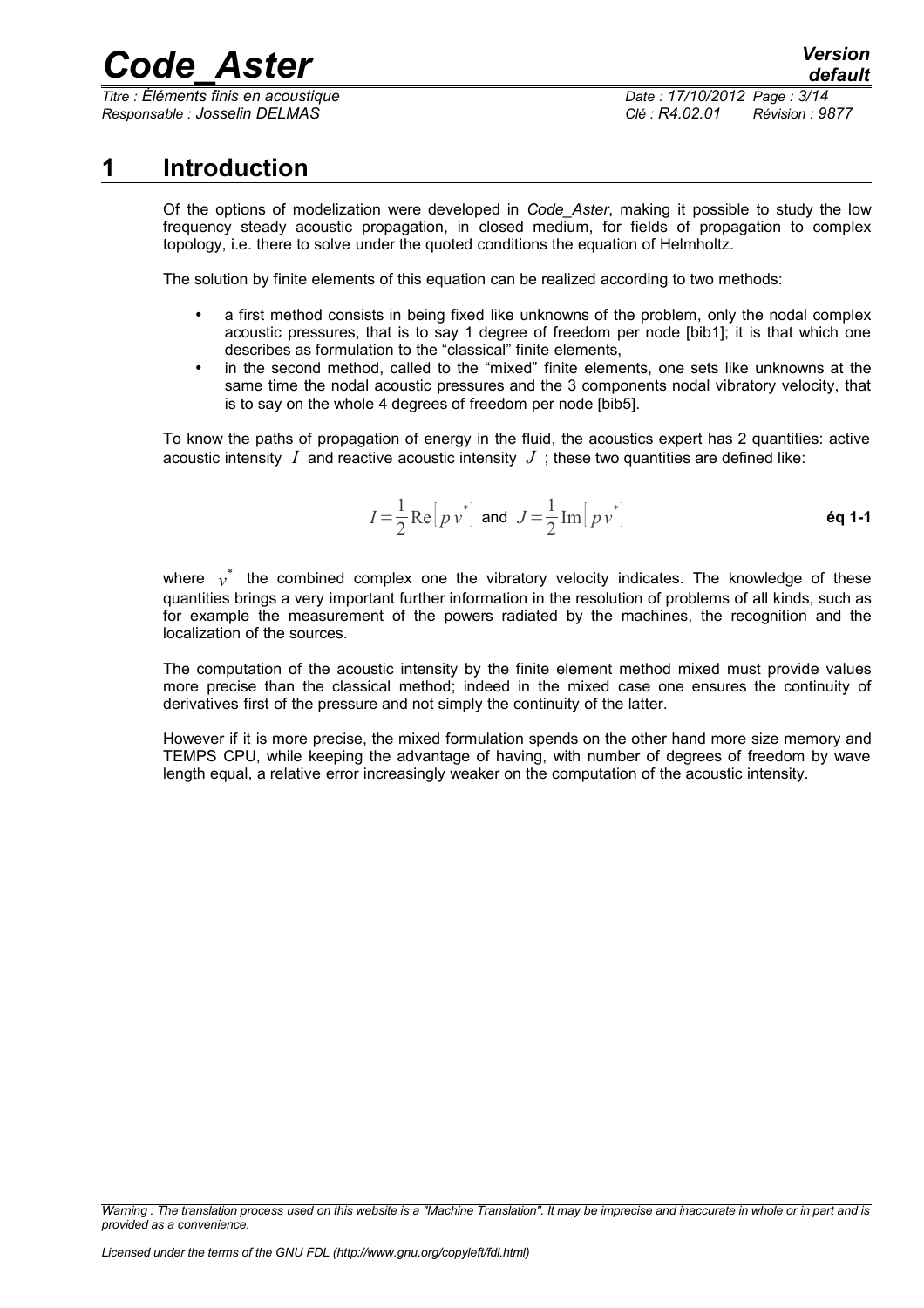*Titre : Éléments finis en acoustique Date : 17/10/2012 Page : 4/14 Responsable : Josselin DELMAS Clé : R4.02.01 Révision : 9877*

## **2 Equations and boundary conditions of the problem**

## **2.1 Equations and boundary conditions**

the equation to solve is the equation of Helmholtz [bib2]:

$$
(\Delta + k^2) p = s
$$

 $k$  indicates the wave number of with the dealt problem; it can be complex or real, according to whether the propagation is carried out or not in a porous field [bib6]:

$$
k = \frac{\omega}{c}
$$
 \t\t\t\t $\text{eq } 2.1-2$ 

- $\overline{c}$  indicates the speed of sound, which can be complex in the case of a propagation in porous environment.
- *p* is a complex quantity indicating the acoustic pressure and *s* , also complex, represents the sources terms of the problem.
- $\omega$  is a reality in all the cases, which indicates the pulsation:

$$
\omega = 2 \pi f \qquad \qquad \text{Eq 2.1-3}
$$

 $f$  is the work frequency of the harmonic problem.

We represent on the figure [Figure 2.1-a] the unspecified confined field where the equation of Helmholtz [éq 2.1-1] applies and the conditions to the borders.

•  $\Omega$  is open limited of  $R^3$  regular  $\partial \Omega$  border, partitionnée in  $\partial \Omega$ <sub>v</sub> and  $\partial \Omega$ <sub>z</sub>;  $∂Ω=∂Ω<sub>ν</sub>∪∂Ω<sub>z</sub>$ 

*Warning : The translation process used on this website is a "Machine Translation". It may be imprecise and inaccurate in whole or in part and is provided as a convenience.*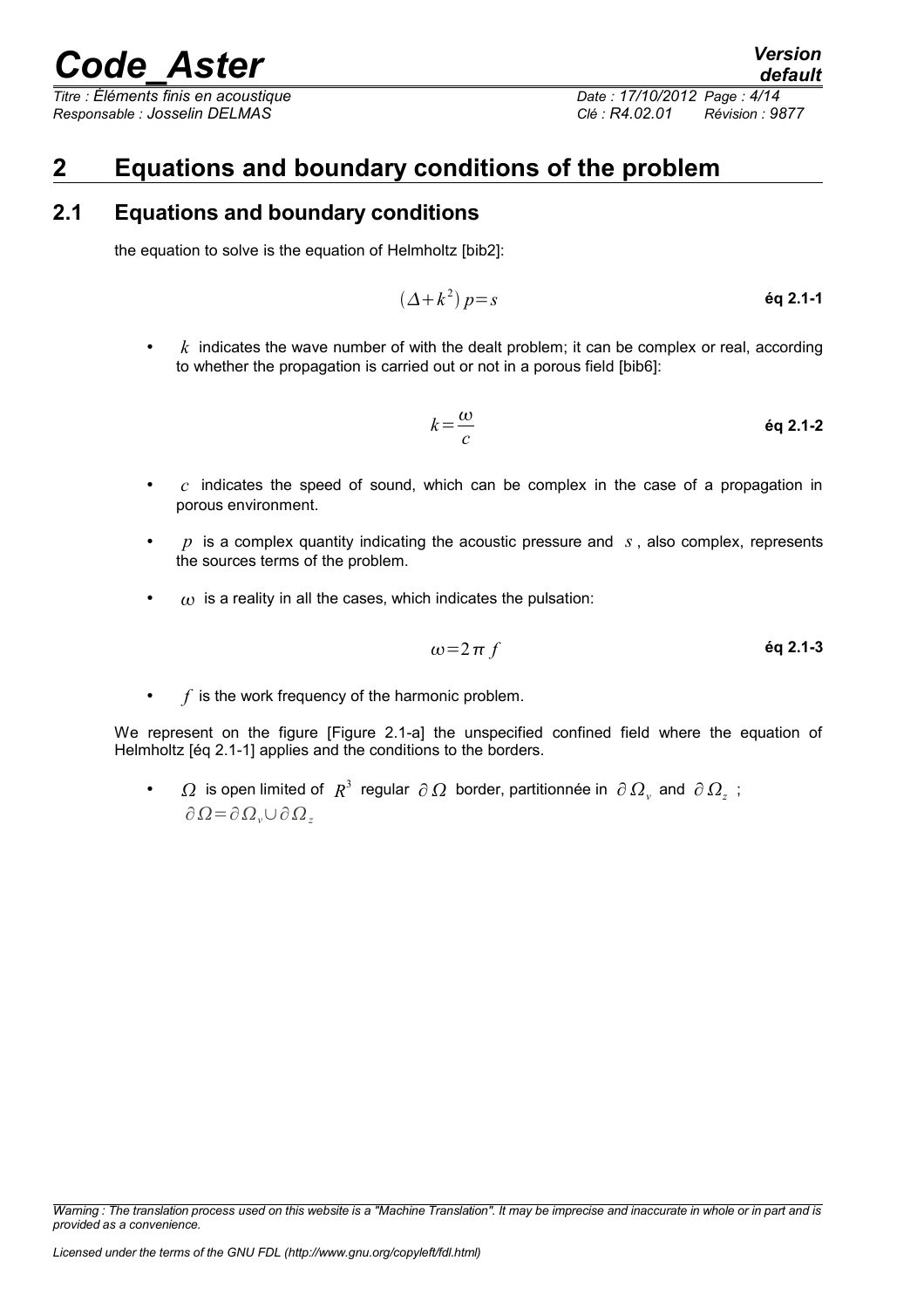

**Appear 2.1-a: Configuration of the problem**

the equation [éq 2.1-1] is to be solved in a closed field  $\Omega$ . The boundary conditions to take into account on the border  $\partial \Omega$  of the field  $\Omega$  are expressed in their most general form like:

$$
\alpha p + \beta \frac{\partial p}{\partial n} = \gamma
$$

∂/∂n appoints the normal derivative operator.

 $\alpha$ ,  $\beta$ ,  $\gamma$  are complex operators, who can be scalars, or integral operators according to whether the border of application of the boundary condition is with local reaction or nonlocal reaction (case of the interaction fluid-structure).

The developments currently carried out in *Code\_Aster* relate to only boundary conditions with local reaction, for which  $\alpha$ ,  $\beta$ ,  $\gamma$  are scalars; the cases spécifiables are the following:

 $\alpha = 0, \beta \neq 0, \gamma \neq 0$  who indicates a border of the field at imposed vibratory velocity. Indeed, there exists a relation connecting the acoustic gradient of pressure complexes at the complex particulate vibratory speed.

$$
\frac{\partial p}{\partial n} = -j \omega \rho_0 V_n
$$

 $\rho_0^+$  indicates the density of the fluid considered, and one imposes  $|V_{\vert n}^+|$ , the normal vibratory velocity with the wall ( $V_n = v \cdot n$  where *n* the unit vector of the norm external with the border indicates  $\partial \Omega$ ).

 $\alpha \neq 0$ ,  $\beta \neq 0$ ,  $\gamma = 0$  relate to a border with imposed acoustic Z impedance. The acoustic impedance *Z* is defined like the ratio of the pressure at the particulate vibratory speed in the vicinity of the wall with imposed impedance:

$$
Z = \frac{p}{V_n}
$$

*Warning : The translation process used on this website is a "Machine Translation". It may be imprecise and inaccurate in whole or in part and is provided as a convenience.*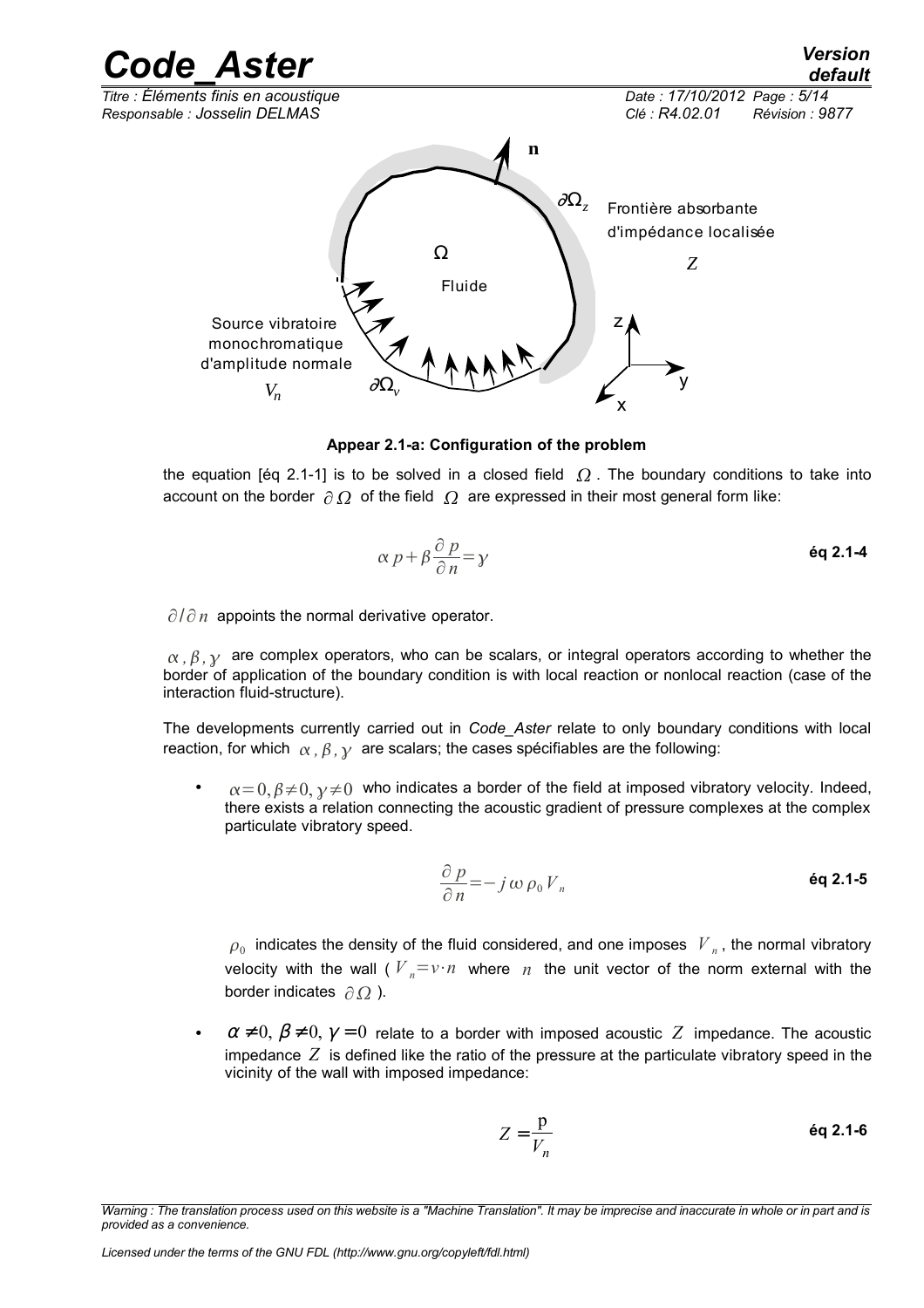*Titre : Éléments finis en acoustique Date : 17/10/2012 Page : 6/14 Responsable : Josselin DELMAS Clé : R4.02.01 Révision : 9877*

*default*

 $\alpha \neq 0$ ,  $\beta = 0$ ,  $\gamma \neq 0$  represents the case where one imposes the acoustic pressure P on a border (generally  $\gamma = 0$ , corresponding to  $p = 0$ ).

## **3 Classical formulation in mathematical**

## **3.1 pressure Statement of the problem**

the standard procedure aiming at posing the problem with the conventional finite elements is the following one:

• one supposes the sufficiently regular solution of the problem  $p \in H^2(\Omega)$ . The equation is multiplied:

$$
\left(\Delta + k^2\right) \, \mathrm{p} = 0 \tag{6q 3.1-1}
$$

by a function test  $\tilde{\phi}$  One integrates on  $\Omega$  and one uses the formula of Green. The border  $\partial\Omega$  of the field  $\Omega$ , is subdivided in 2 zones, a zone at imposed vibratory velocity,  $\partial\Omega$ <sub>*v*</sub> and a zone with imposed acoustic impedance  $\,\partial\Omega_z$  . The equation obtained can be rewritten in the form:

$$
\int_{\Omega} \left( \mathbf{grad} \left( p \right) \cdot \mathbf{grad} \left( \phi \right) - \frac{\omega^2}{c^2} p \cdot \phi \right) dV + j \int_{\partial \Omega_z} \frac{\rho_0 \omega}{Z} p \cdot \phi \ dS + j \int_{\partial \Omega_y} \rho_0 \omega V_n \cdot \phi \ dS = 0
$$

- $dV$  represents a differential volume element in  $\Omega$  and  $dS$  represents a surface element on  $\partial\Omega$  .
- the particulate vibratory velocity is then determined by:

$$
\mathbf{v} = \frac{j}{\rho_0 \omega} \, \mathbf{grad}(\mathbf{p}) \tag{6q 3.1-3}
$$

## **3.2 Discretization by finite elements**

In the case of the conventional finite elements, the elementary integrals are four  $\mathbf{K}^e$ ,  $\mathbf{M}^e$ ,  $\mathbf{C}^e$ ,  $\mathbf{U}^e$ following the decomposition indicated in [éq 3.2-3] (  $\mathbf{K}^e$  is the stiffness matrix,  $\mathbf{M}^e$  the mass matrix,  $\mathbf{C}^e$  the damping matrix and  $\mathbf{U}^e$  the vector source). Two of them come from voluminal integrals, the two others are result of integrals respectively on a vibrating surface and a surface with imposed impedance.

It will be supposed that the total coordinates of an element can be written thanks to the data of *m* elementary shape functions  $\,{\rm H}_1^{}$  :

$$
OM = \sum_{i=1}^{m} H_i OM_i
$$
éq 3.2-1

*Warning : The translation process used on this website is a "Machine Translation". It may be imprecise and inaccurate in whole or in part and is provided as a convenience.*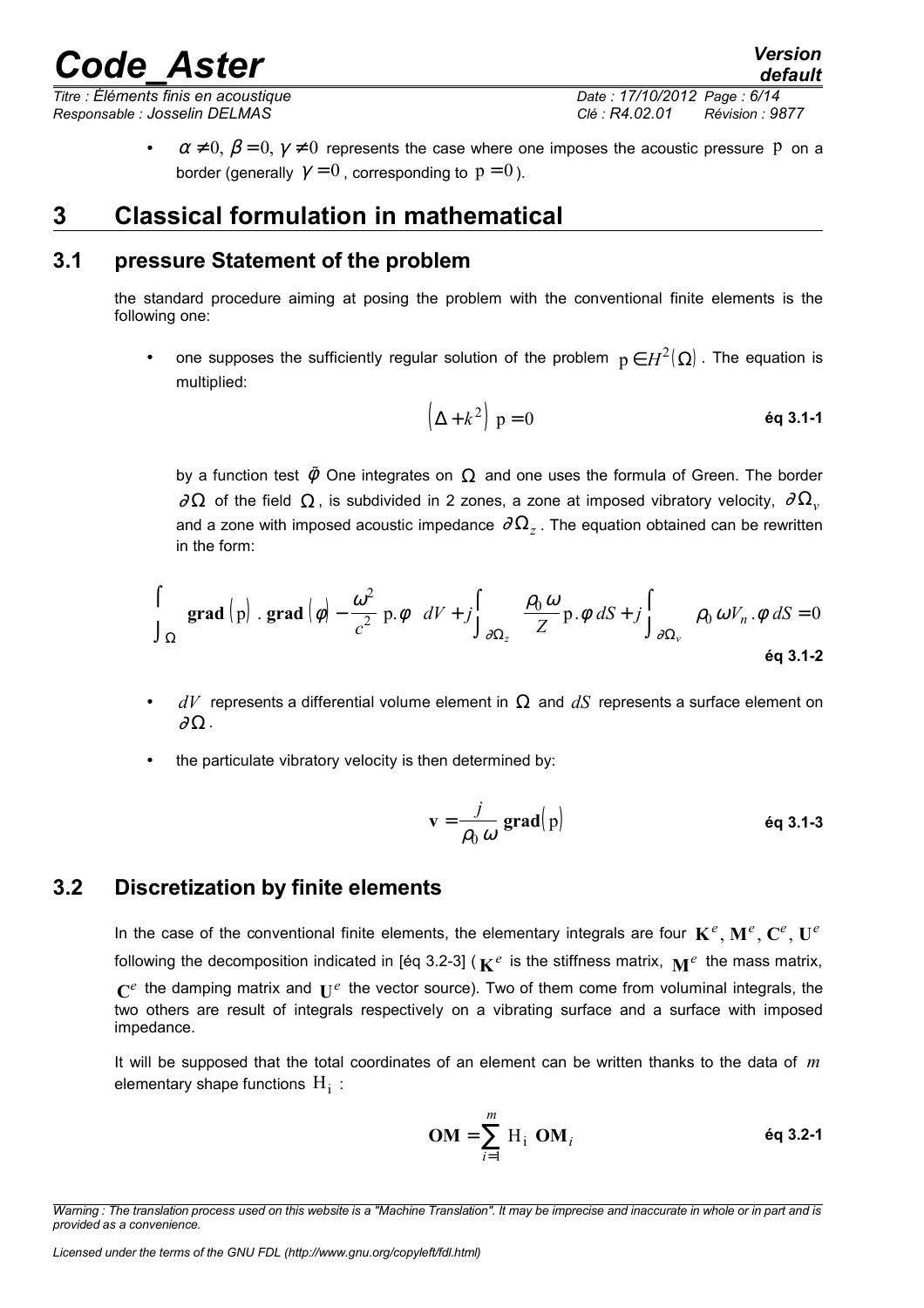*Responsable : Josselin DELMAS Clé : R4.02.01 Révision : 9877*

*Titre : Éléments finis en acoustique Date : 17/10/2012 Page : 7/14*

*default*

One is given moreover, of the elementary functions  $\rm\ N_i$ , to describe the elementary pressure. The pressure inside an element will be able to be written:

$$
p^{e}(x, y, z) = \sum_{i=1}^{m} N_i \left\{ \varepsilon, \eta, \xi \right\} P_i^{e}
$$

where  $P_i^e$  is the pressure with the node  $i$  of the element  $e$  .

In the case of the isoparametric finite elements, the elementary functions  $N_i$  are equal to the shape functions  $H_i$  .

On each element of the field, the problem with the finite elements in pressure is written:

$$
\left(\mathbf{K}^{e} - \omega^{2} \mathbf{M}^{e} + j\omega \mathbf{C}^{e}\right) \stackrel{q}{q} \left(\mathbf{P}^{e}\right) \stackrel{q}{1} = -j\omega \left(\mathbf{U}^{e}\right) \stackrel{q}{1}
$$

where  $\left(\mathbf{P}^{e}\right)\stackrel{q}{1}$  $\frac{4}{1}$  is the matrix column of the nodal values of the pressure on the element.

### **3.2.1 The stiffness matrix**

the stiffness matrix  $\mathbf{K}^e$  corresponds to the computation of:  $|\text{grad}(\textit{p})$  .  $\textbf{grad}(\textit{\phi})$  $\int_{\Omega^e}$  grad $(p)$  . grad $(\phi)$  dV  $\int_{\Omega^e}$  grad $\left( p\right)$  . grad $\left| \phi \right|$ She admits like general term:

$$
K_{ij}^{e} = \int_{\Omega^{e}} \nabla N_{i} \nabla N_{j} dV
$$
éq 3.2.1-1

### **3.2.2 the mass matrix**

the mass matrix  $\mathbf{M}^e$  corresponds to the computation of: 1 2 *c dV*  $\Omega^e$  $\int$  $\int_{\Omega^e} \frac{1}{c^2} \, \mathsf{p} \, \phi$ She admits like general term:

$$
M_{ij}^e = \int_{\Omega^e} \frac{1}{c^2} \mathbf{N}_i \mathbf{N}_j \ dV
$$
éq 3.2.2-1

### **3.2.3 the damping matrix**

the damping matrix  $\mathbf{C}^e$  corresponds to the computation of:  $\int_{\mathbb{R}^e} \frac{\rho_0}{Z} \, \mathrm{p}.\phi$ ∂  $\overline{0}$ *Z dS*  $\Omega_z^e$  $\int$  $\int_{\partial\Omega_{\epsilon}^e} \frac{\rho_0}{Z}$  p. She admits like general term:

$$
C_{ij}^{e} = \int_{\partial \Omega_{z}^{e}} \frac{\rho_{0}}{Z} \text{ N}_{i} \text{ N}_{j} dS
$$
éq 3.2.3-1

#### **3.2.4 the vector source**

*Warning : The translation process used on this website is a "Machine Translation". It may be imprecise and inaccurate in whole or in part and is provided as a convenience.*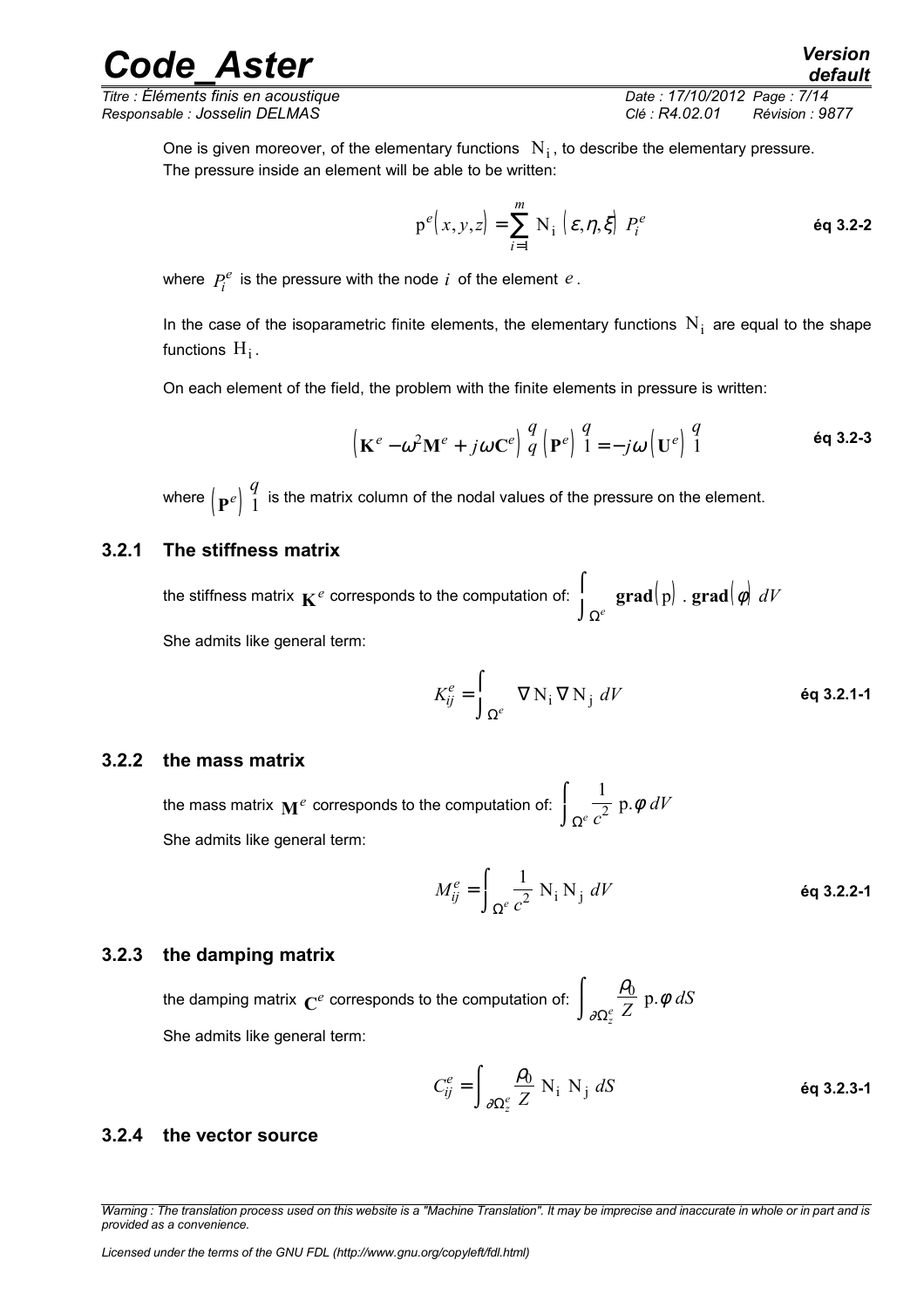*Titre : Éléments finis en acoustique Date : 17/10/2012 Page : 8/14 Responsable : Josselin DELMAS Clé : R4.02.01 Révision : 9877*

*default*<br>Date : 17/10/2012 Page : 8/14

the vector source  $\mathbf{U}^e$  corresponds to the computation of:  $\int_{\partial \Omega_{\nu}^e} \rho_0 V_n \phi dS$ 

He admits like general term:

$$
U_i^e = \int_{\partial \Omega_{\nu}^e} \rho_0 V_n \, \mathcal{N}_1 \, dS
$$

 $\rho_0 V_n \phi$ 

## **4 mixed Formulation pressure-velocity**

### **4.1 mathematical Statement of the problem**

### **4.1.1 local Formulation**

the equation of Helmholtz [éq 1-1] with the boundary conditions [éq 2.1-3] result by way of local equations below:

| $i\omega \chi$ p + div v = 0                                    | dans $\Omega$                      | $\acute{e}q$ 4.1.1-1   |
|-----------------------------------------------------------------|------------------------------------|------------------------|
| $i\omega \rho_0$ <b>v</b> + <b>grad</b> $p = 0$                 | dans $\Omega$                      | $\acute{e}q$ 4.1.1-2   |
| $\mathbf{v} \cdot \mathbf{n} = \frac{\mathbf{v}}{2} \mathbf{p}$ | sur $\partial\Omega_z$             | $\acute{e}q$ 4.1.1 - 3 |
| $\mathbf{v} \cdot \mathbf{n} = V_n$                             | sur $\partial \Omega$ <sub>v</sub> | $\acute{e}q$ 4.1.1 - 4 |

∂

where  $\,\chi=1\,/\,\rho_0\,c^2\,$  is the adiabatic coefficient of compressibility of the fluid.

The mathematical problem is the following: being given functions  $Z\in L^\infty\big(\partial\Omega_Z\big)$  and  $V_n \in \mathbf{H}^2 \big( \partial \Omega_V \big)$ 1  $\frac{1}{2}(\partial \Omega_V)$  , to find functions P and **v** defined in  $\Omega$  and with values in  $C$  checking these equations. They describe, in harmonic mode of pulsation  $\omega$ , the small fluctuations of pressure P and velocity **v** from at-rest state (c.à.d. acoustic pressure and acoustic particulate velocity) of a fluid compressible homogeneous, isotropic, nonviscous, confined in  $\Omega$  and subjected to a distribution of normal velocity  $V_n$  on  $\partial \Omega_V$ .

 $\rho_0, \, \chi \,$  and  $\,c\,$  the density, the adiabatic coefficient of compressibility and the speed of sound represent respectively relating to the fluid, in acoustic absence of disturbance; the coefficient  $\alpha = 1/Z$  is the localised admittance of the material constituting  $\partial \Omega_V$  with the pulsation considered.

To build a method of approximation by finite elements of this problem, it is necessary to put it in a variational form.

### **4.1.2 Mixed variational formulation**

One takes the scalar product of the equation [éq 4.1.1-1] in  $L^2(\Omega)$  with an unspecified function  $q$  in

 $H^{-1}(\Omega)$  (it is the function-test).

The formula of Green and the fact that **v** checks the boundary conditions [éq 4.1.1-3] and [éq 4.1.1 - 4] enable us to lead to:

$$
\int_{\Omega} i \omega \chi \, pq^* + \int_{\partial \Omega_z} \alpha \, pq^* - \int_{\Omega} v . \, \text{grad} \, q^* = - \int_{\partial \Omega_v} V_n \, q^* \qquad \text{Eq 4.1.2-1}
$$

*Warning : The translation process used on this website is a "Machine Translation". It may be imprecise and inaccurate in whole or in part and is provided as a convenience.*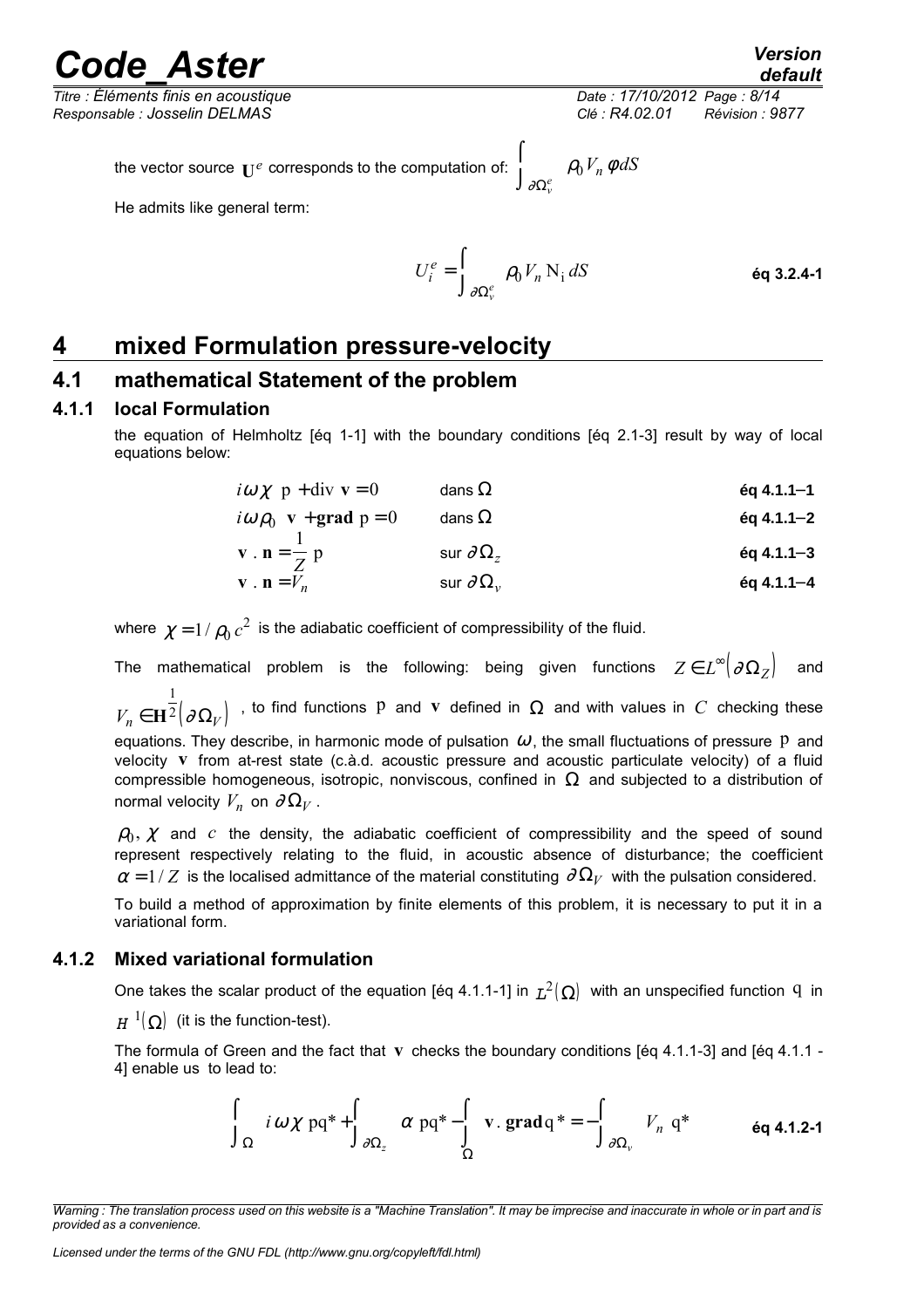*Responsable : Josselin DELMAS Clé : R4.02.01 Révision : 9877*

*Titre : Éléments finis en acoustique Date : 17/10/2012 Page : 9/14*

*default*

One proceeds in the same way with the equation [éq 4.1.1-1] by taking its scalar product in  $L^2(\Omega)$ with an unspecified  $\, {\bf u} \,$  function-test in  $\bigl( L^2(\,\Omega) \bigr)^3 \,$  one obtains:

$$
\int_{\Omega} i \omega \rho_0 \mathbf{v} \cdot \mathbf{u}^* + \int_{\Omega} \text{grad } \mathbf{p} \cdot \mathbf{u}^* = 0
$$
 \n
$$
\text{ éq 4.1.2-2}
$$

Now we multiply [éq 4.1.2-1] by  $j\omega \rho_0$  and [éq 4.1.2-2] by  $-j\omega \rho_0$ , then we make **the change of function** :

$$
j\omega
$$
 **v**  $\Box$   $\overline{v}$ 

Thus we obtain the mixed variational formulation [éq 4.1.2-3]:

To find  $(p, \overline{v}) \in X \times M$  such as:

$$
\begin{cases}\n-\rho_0 \mathbf{v}.\ \mathbf{grad}\ q^* - \omega^2 \int_{\Omega} 1/c^2 \,pq^* + j\omega \int_{\partial \Omega_Z} \rho_0 \alpha \,pq^* = -j\omega \int_{\partial \Omega_V} \rho_0 V_n \,q^* \quad \forall \, q \in X \\
\Omega \qquad \qquad \int_{\Omega} \rho_0^2 \mathbf{v}.\ \mathbf{u}^* + \int_{\Omega} \rho_0 \, \mathbf{grad}\ p.\ \overline{\mathbf{u}}^* = 0 \quad \forall \overline{\mathbf{u}} \in M\n\end{cases}\n\qquad \text{6q 4.1.2-3}
$$

where:  $X=H^{-1}(\mathbf{\Omega})=\left\{ \, \mathrm{p}\in\mathbf{L}^2(\mathbf{\Omega})\, \, ; \, \partial \, \mathrm{p}\, / \partial \, x_i\in\mathbf{L}^2(\mathbf{\Omega})\, \, \, \, \, i=1,2,3 \right\}$ and:  $M = \left(L^2(\Omega)\right)^3 = \left\{ \, \overline{\mathbf{v}} = \left(\,\overline{\mathbf{v}}_i\right) \quad i=1,2,3 \,\, ; \,\, \overline{\mathbf{v}}_i \in L^2(\,\Omega) \right\}$ 

## **4.2 Discretization by finite elements.**

The  $\Omega$  field and its borders  $\partial \Omega_V$  and  $\partial \Omega_Z$  are cut out in elementary fields and borders:

 $\Omega^{e}$ ,∂ $\Omega^{e}{}_{V}$ ,∂ $\Omega^{e}{}_{Z}$ 

on which are calculated elementary integrals.

To represent the fields of  $p^e$  and of  $\mathbf{v}^e$  inside the element the same elementary functions are used  $N_i$  .

Inside each element (comprising m nodes) one writes:

$$
\mathbf{OM}^e = \sum_{i=1}^m \mathbf{N}_i \bigg( \varepsilon, \eta, \xi \bigg) \mathbf{OM}_i^e
$$

$$
\mathbf{p}^e = \sum_{i=1}^m \mathbf{N}_i \bigg( \varepsilon, \eta, \xi \bigg) \ p_i^e
$$

$$
\overline{\mathbf{v}}^e = \sum_{i=1}^m \mathbf{N}_i \bigg( \varepsilon, \eta, \xi \bigg) \ \overline{\mathbf{v}}_i^e
$$

 $\varepsilon$ ,  $\eta$ ,  $\xi$  are the curvilinear coordinates of a three-dimensional element;

*Warning : The translation process used on this website is a "Machine Translation". It may be imprecise and inaccurate in whole or in part and is provided as a convenience.*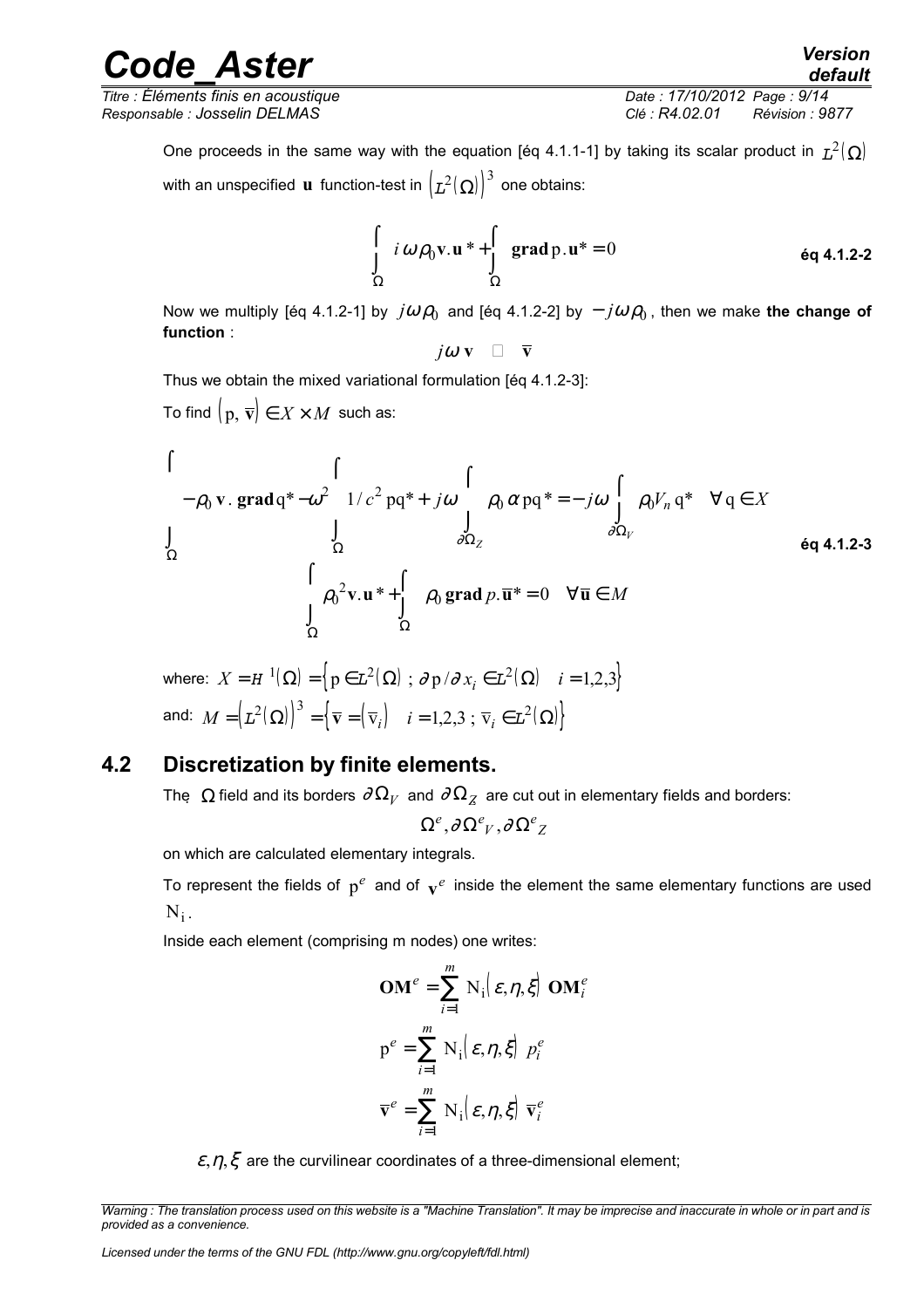*Responsable : Josselin DELMAS Clé : R4.02.01 Révision : 9877*

*default Titre : Éléments finis en acoustique Date : 17/10/2012 Page : 10/14*

 $\mathbf{OM}_i^e$  is the vector position of the node  $M_i$  of the element  $e$  with  $m$  nodes;

 $N_i$ ,  $i = 1$ ,  $m$  are the elementary functions on the element  $e$ ;

 $\bar{\mathbf{v}}^e_i$  "acceleration" with the node of the element is  $\,M_i\,$  the vector  $\,e$  .

In this case the system of equations [éq 4.1.2-3] is written matriciellement for each element *e* :

$$
p^e \overline{\mathbf{v}}^e \mathbf{K}^e \left[ \frac{q^{e^*}}{\overline{\mathbf{u}}^{e^*}} \right] - \omega^2 p^e \overline{\mathbf{v}}^e \mathbf{M}^e \left[ \frac{q^{e^*}}{\overline{\mathbf{u}}^{e^*}} \right] + j\omega p^e \overline{\mathbf{v}}^e \mathbf{C}^e \left[ \frac{q^{e^*}}{\overline{\mathbf{u}}^{e^*}} \right] = -j\omega \mathbf{S}^e \left[ \frac{q^{e^*}}{\overline{\mathbf{u}}^{e^*}} \right] \qquad \text{6q 4.2-1}
$$

where:

$$
p^e \overline{\mathbf{v}}^e = \begin{bmatrix} p^e \\ \overline{\mathbf{v}}^e \end{bmatrix}^t = \begin{cases} p^e_1, \overline{v}^e_{1x}, \overline{v}^e_{1y}, \overline{v}^e_{1z} & \cdots & p^e_m, \overline{v}^e_{mx}, \overline{v}^e_{my}, \overline{v}^e_{mz} \end{cases}
$$
 is the vector solution in the

element *e* ;

### **4.2.1 The stiffness matrix**

**K** *e* is the matrix of elementary "stiffness", corresponding to the computation of the following part of [éq 4.1.2 - 3]:

$$
\begin{cases}\n\int_{\Omega^e} -\rho_0 \overline{\mathbf{v}}.\mathbf{grad } \, \mathbf{q}^* \\
\int_{\Omega^e} \rho_0^2 \overline{\mathbf{v}}.\overline{\mathbf{u}}^* + \int_{\Omega^e} -\rho_0 \, \mathbf{grad } \, \mathbf{p}.\overline{\mathbf{u}}^*\n\end{cases}
$$

One can write it by breaking up it into  $m x m$  under matrixes  $\mathbf{K}_{ij}^e$  of dimensions 4 X 4 like Ci - below:

$$
\mathbf{K}^{e} = \begin{bmatrix} \mathbf{K}_{11}^{e} & \cdots \mathbf{K}_{1j}^{e} & \cdots \mathbf{K}_{1m}^{e} \\ \mathbf{K}_{i1}^{e} & \cdots \mathbf{K}_{ij}^{e} & \cdots \mathbf{K}_{im}^{e} \\ \mathbf{K}_{m1}^{e} & \cdots \mathbf{K}_{mj}^{e} & \cdots \mathbf{K}_{mm}^{e} \end{bmatrix} \text{ pour } i, j = 1, \ldots, m
$$

with the following terms for  $\mathbf{K}_{ij}^e$  :

$$
\mathbf{K}_{ij}^{e} = \begin{bmatrix}\n0 & -\int_{\Omega} \rho_{0} \frac{\partial N_{i}}{\partial x} N_{j} & -\int_{\Omega^{e}} \rho_{0} \frac{\partial N_{i}}{\partial y} N_{j} & -\int_{\Omega^{e}} \rho_{0} \frac{\partial N_{i}}{\partial z} N_{j} \\
-\int_{\Omega^{e}} \rho_{0} \frac{\partial N_{j}}{\partial x} N_{i} & \int_{\Omega^{e}} \rho_{0}^{2} N_{i} N_{j} & 0 & 0 \\
-\int_{\Omega^{e}} \rho_{0} \frac{\partial N_{j}}{\partial y} N_{i} & 0 & \int_{\Omega^{e}} \rho_{0}^{2} N_{i} N_{j} & 0 \\
-\int_{\Omega^{e}} \rho_{0} \frac{\partial N_{j}}{\partial z} N_{i} & 0 & 0 & \int_{\Omega^{e}} \rho_{0}^{2} N_{i} N_{j} \\
\frac{\partial}{\partial z}^{e} & 0 & 0 & \int_{\Omega^{e}} \rho_{0}^{2} N_{i} N_{j}\n\end{bmatrix}
$$

*Warning : The translation process used on this website is a "Machine Translation". It may be imprecise and inaccurate in whole or in part and is provided as a convenience.*

*Licensed under the terms of the GNU FDL (http://www.gnu.org/copyleft/fdl.html)*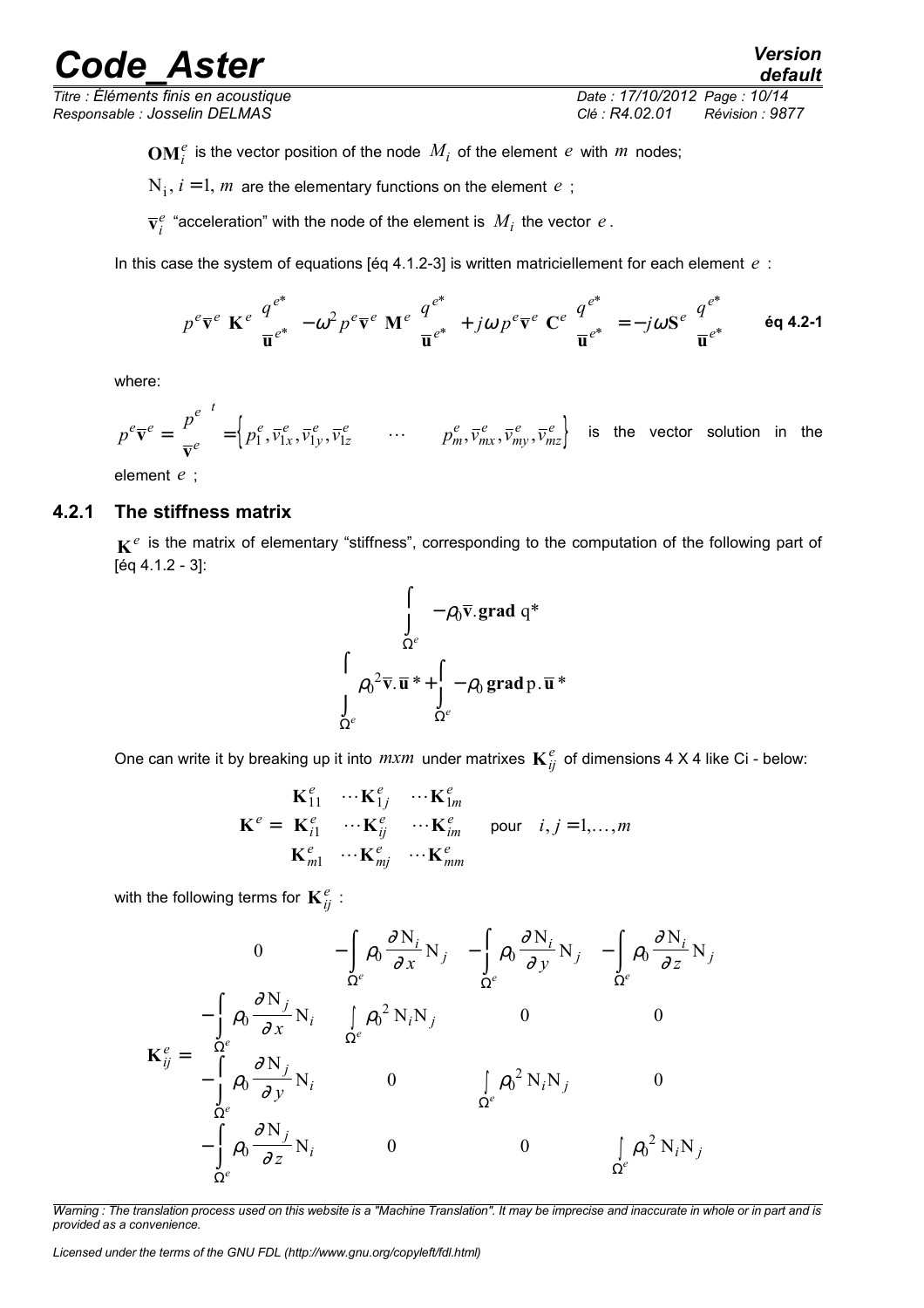*Titre : Éléments finis en acoustique Date : 17/10/2012 Page : 11/14 Responsable : Josselin DELMAS Clé : R4.02.01 Révision : 9877*

### **4.2.2 The mass matrix**

 $\mathbf{M}^e$  is the matrix of elementary "mass", corresponding to the computation of :

$$
\int\limits_{\Omega} 1/c^2 \, \text{p} \text{q}^*
$$

Its coefficients are the following:

$$
M_{ij}^{e} = \int_{\Omega} 1/c^2 \, \text{N}_i \text{N}_j \quad \text{pour } i, j = 1, \dots, 4r - 3, \dots, 4m - 3
$$
  
avec  $r = 1, \dots, m$ 

The other terms are **null**

### **4.2.3 the damping matrix**

 $\mathbf{C}^e$  is the matrix of elementary "damping", coming from computation from:

$$
\int\limits_{\partial \Omega^e_V} \rho_0 \, \alpha \, \mathrm{p} \mathrm{q}^*
$$

Its coefficients are the following:

$$
C_{ij}^{e} = \int_{\partial \Omega_{V}^{e}} \rho_0 \alpha N_i N_j
$$
 pour  $i, j = 1,..., 4r-3,..., 4m-3$   
avec  $r = 1,..., m$ 

The other terms are **null.**

### **4.2.4 The vector source**

 $\mathbf{s}^e$  is the vector "source" elementary, representing the computation of the terms :

$$
\int\limits_{\partial\Omega_Z^e}\rho_0V_n\,\mathrm{q}^*
$$

Its components are the following ones:

$$
S_i^e = \int_{\partial \Omega_z^e} \rho_0 V_n N_i
$$
 pour  $i, j = 1,..., 4r-3,..., 4m-3$   
avec  $r = 1,..., m$ 

The other terms are **null.**

After having obtained the field  $p, \overline{v}$  on the field  $\Omega$  by resolution of the equation [éq 4.2-1] assembled, one returns to the field  $p, v$  by the opposite change of function; one can calculate the definite acoustic intensities by [éq 1-1] which are in this case continuous in all the field  $\tilde{\Omega}$ 

## **5 Commands specific to the acoustic modelization**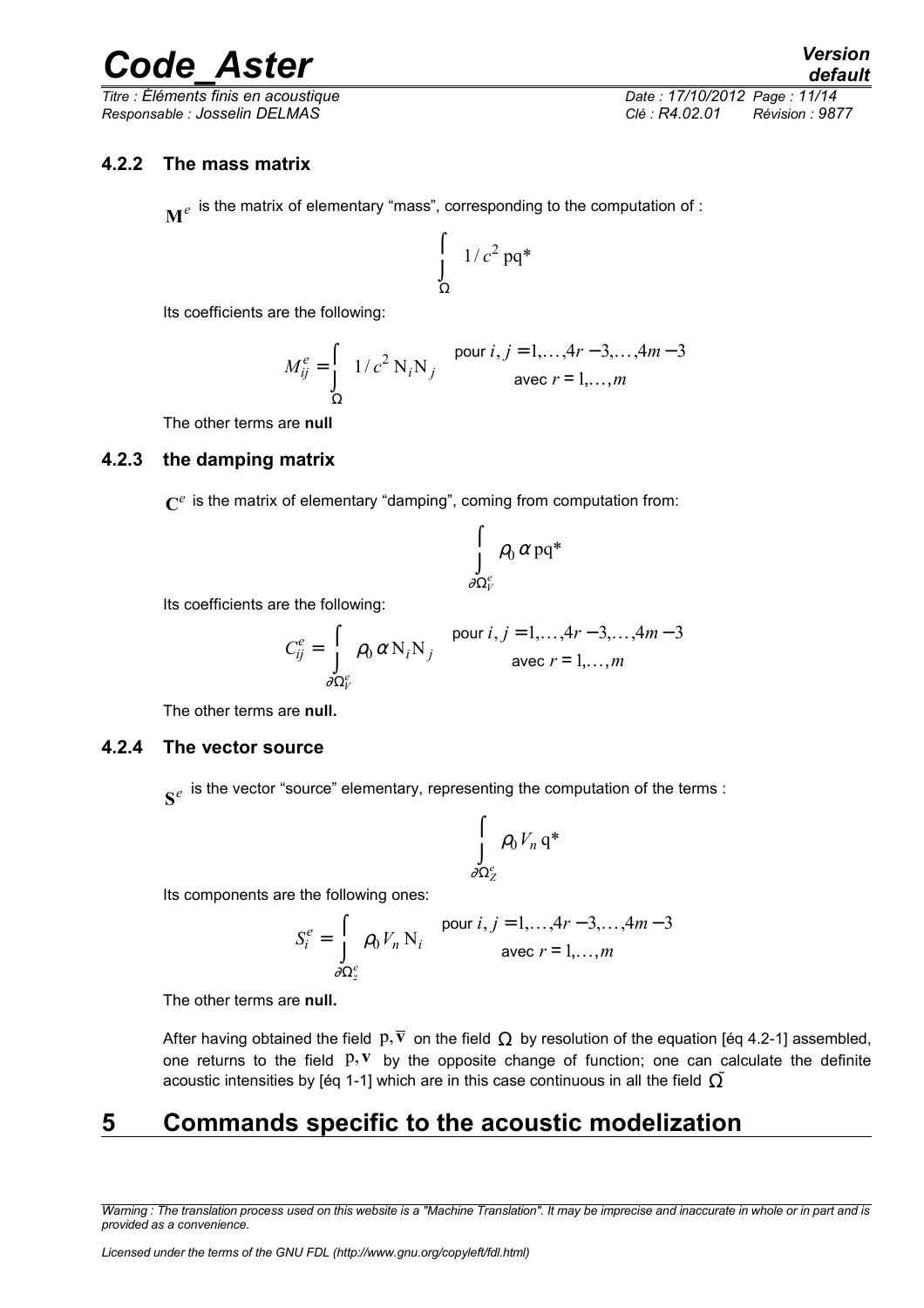*Titre : Éléments finis en acoustique Date : 17/10/2012 Page : 12/14 Responsable : Josselin DELMAS Clé : R4.02.01 Révision : 9877*

During a study by modelization in acoustic finite elements with *Code\_Aster* one uses general commands and commands which are specific to the acoustics, or whose key words and options are particular with this discipline; we present the list below of it.

#### **Definition of the characteristics of the propagation mediums**

It is necessary to give the density (actual value) and the celerity of propagation (complex value); one uses for that the command:

DEFI\_MATERIAU with the following key words:

| factor key word: | FLUIDE     |                     |
|------------------|------------|---------------------|
| key words:       | <b>RHO</b> | (density $\rho_0$ ) |
|                  | CELE C     | (celerity $c$ )     |

**Example:**

air = DEFI MATERIAU (FLUIDE= F (RHO= 1.3, CELE C: IH 343. 0. ));

In this case  $\rho_0 = 343 + j0$ .

#### **Assignment of the model**

It is obligatorily necessary to specify that it is **the "** acoustic" phenomenon and to choose one of the 3 **possible** modelizations of the acoustics; the command is thus used:

AFFE\_MODELE with the following key words for which one specifies the possible values of assignment:

| key word: | PHENOMENE = "ACOUSTIC"            |  |  |
|-----------|-----------------------------------|--|--|
|           | MODELISATION = $'$ 3D' or "PLANE" |  |  |

#### **Boundary conditions**

One must assign values normal vibratory velocity per face (or edge into two-dimensional) to meshes defining the borders sources, and also values of acoustic impedance per face (edge into twodimensional) with meshes defining the borders in imposed impedance.

One uses the command specific to acoustics AFFE\_CHAR\_ACOU with the following key words:

| key word:                     | MODEL                                       |                                     |
|-------------------------------|---------------------------------------------|-------------------------------------|
| factor key word:<br>key word: | VITE FACE<br>NET<br>GROUP MA<br><b>VNOR</b> | (normal vibratory velocity $V_n$ )  |
| factor key word:<br>key word: | IMPE FACE<br>NET<br>GROUP MA<br>IMPE        | (acoustic impedance $Z$ )           |
| factor key word:              | PRES IMPO<br>NODE<br>GROUP NO<br>NEAR       | (pressure $p$ imposed on the nodes) |

#### **Computation of the elementary matrixes**

the various elementary matrixes (stiffness, mass and damping) are calculated by specific options. The command is employed: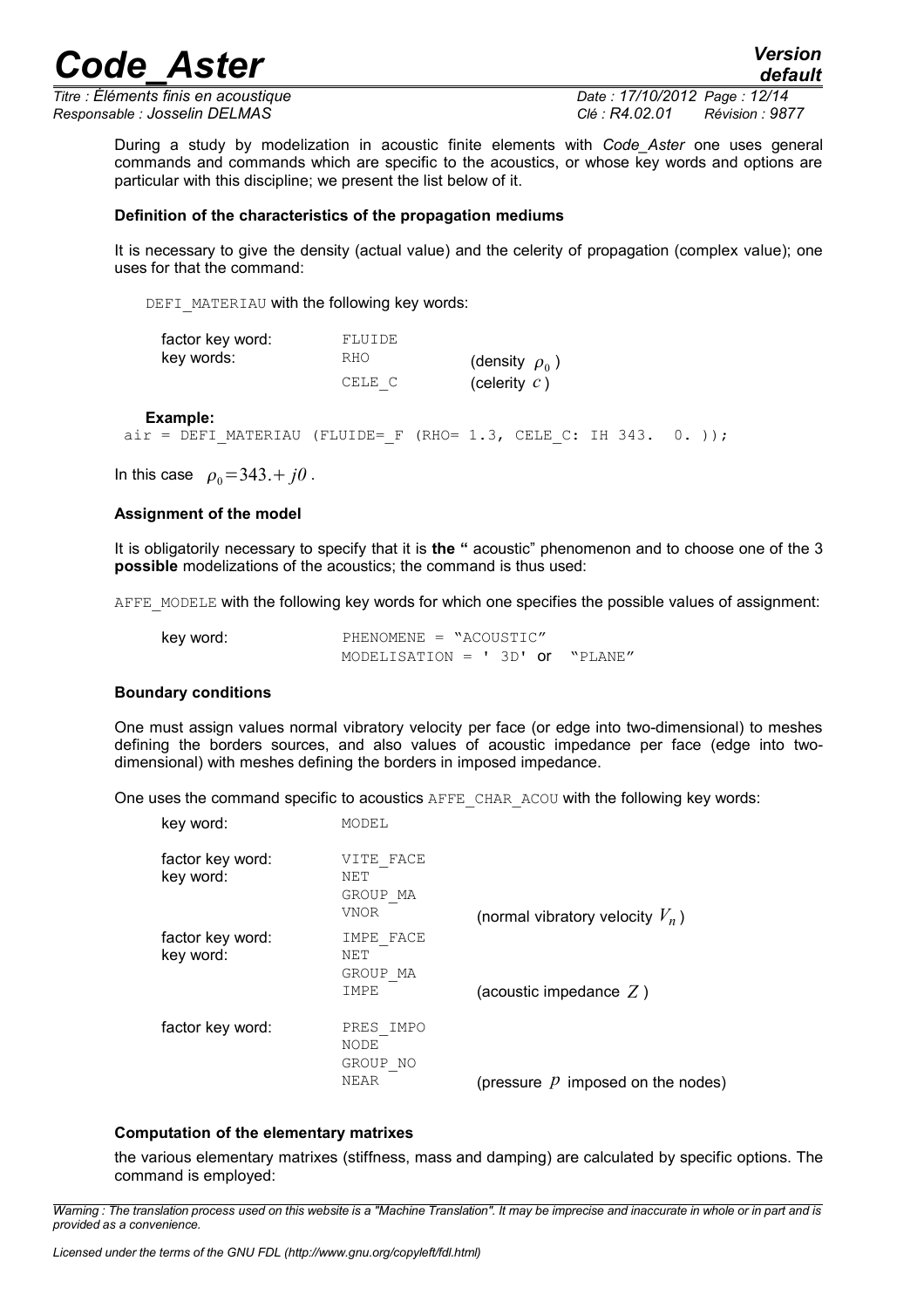*Titre : Éléments finis en acoustique Date : 17/10/2012 Page : 13/14 Responsable : Josselin DELMAS Clé : R4.02.01 Révision : 9877*

*default*

CALC MATR ELEM with the key word OPTION for which one specifies the possible values of assignment:

key words:  $OPTION:$  "RIGI ACOU" "MASS\_ACOU" "AMOR\_ACOU"

#### **Foot-note:**

*the assembled matrixes can be obtained directly with the macro command ASSEMBLY and the same options.*

#### **Computation of the elementary vector source**

the elementary vector is calculated by a specific option; the loading should obligatorily be indicated. The command is employed:

CALC VECT ELEM with the key word OPTION for which one specifies the only value of possible assignment:

| key words: | OPTION: | "CHAR ACOU" |  |
|------------|---------|-------------|--|
| key words: | CHARGE  |             |  |

### **Computation of the solution**

After assembly of the elementary matrixes and vector the harmonic solution can be calculated directly with the command: DYNA\_LINE\_HARM

#### **Postprocessings**

From result of the resolution of the matric transcription of the equations [éq 3.1-2] or [éq 4.1.2 - 3], of the commands of postprocessing make it possible to obtain the nodal fields of following acoustic quantities:

• acoustic 
$$
L_p
$$
 pressure level  $P$  partly  $dB$ :  $L_p = 20 \log_{10} \left( \frac{|P|}{2.0 \times 10^{-5}} \right)$ 

- real of the imaginary acoustic
- pressure left the acoustic pressure

• acoustic intensity activates 
$$
I = \frac{1}{2} \text{Re} [p v *]
$$

• acoustic intensity reactivates  $\mathbf{J} = \frac{1}{2} \text{Im} |\mathbf{p} \mathbf{v}^*|$ 1 2  $Im|p v^*$ 

These fields are calculated by use of the command of postprocessing CALC\_CHAMP (the concept of result is of type "ACOU\_HARMO" or "MODE\_ACOU"):

CALC CHAMP with key words RESULTAT and OPTION for which one specifies the possible values of assignment:

| key word: | RESULTAT |             |  |
|-----------|----------|-------------|--|
| key word: | OPTION:  | "PRAC ELNO" |  |
|           |          |             |  |

(level of pressure in  $dB$ ) (left real the pressure) (imaginary part of the pressure) "INTE ELNO" (intensity activates) (intensity reactivates)

## **6 Conclusion**